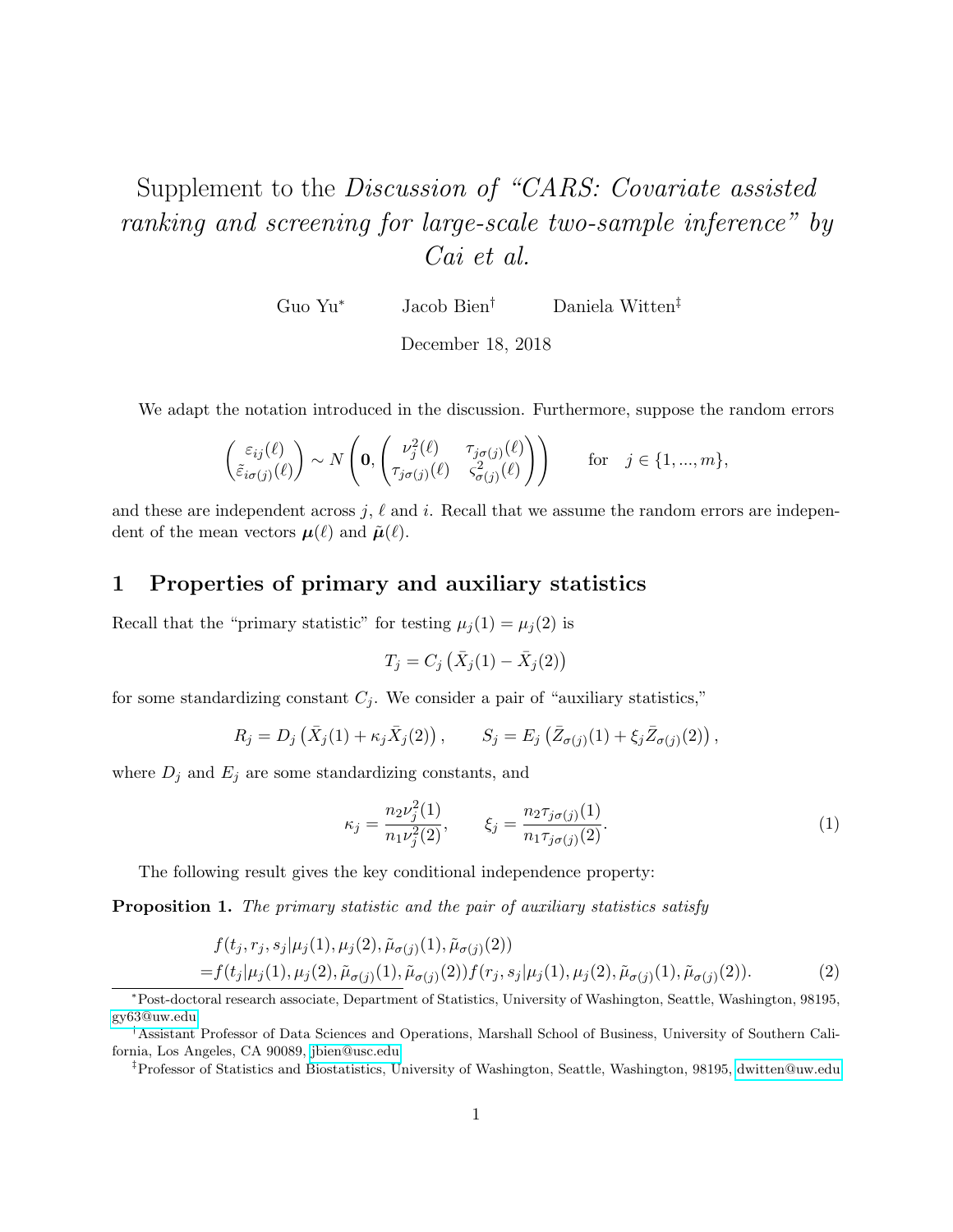*Proof.* We first show that conditioned on  $\mu_j(1), \mu_j(2), \tilde{\mu}_{\sigma(j)}(1), \tilde{\mu}_{\sigma(j)}(2)$ , the statistic  $(T_j, R_j, S_j)$  is jointly normal. Denote  $\boldsymbol{\varepsilon}(1) \in \mathbb{R}^{2n_1}$  as the vector of random errors by stacking  $(\varepsilon_{ij}(1), \tilde{\varepsilon}_{i\sigma(j)}(1))^T$  for  $i = 1, ..., n_1$ , and similarly  $\varepsilon(2) \in \mathbb{R}^{2n_2}$  as the vector of random errors by stacking  $(\varepsilon_{ij}(2), \tilde{\varepsilon}_{i\sigma(j)}(2))^T$ for  $i = 1, ..., n_2$ . Then  $\varepsilon(1)$  and  $\varepsilon(2)$  follow multivariate normal distributions. By the independence between  $\epsilon(1)$  and  $\epsilon(2)$ , we have that  $\epsilon = (\epsilon(1)^T, \epsilon(2)^T)^T \in \mathbb{R}^{2n_1+2n_2}$  follows a multivariate normal distribution. Now conditioned on  $\mu_j(1), \mu_j(2), \tilde{\mu}_{\sigma(j)}(1), \tilde{\mu}_{\sigma(j)}(2)$ , the vector  $(T_j, R_j, S_j)$  is a linear transformation of  $\varepsilon$ . Thus by definition,  $(T_j, R_j, S_j)$  is jointly normal.

By  $(1)$ , we have

$$
\begin{split}\n&\text{Cov}\left[ (T_j, R_j, S_j) | \mu_j(1), \mu_j(2), \tilde{\mu}_{\sigma(j)}(1), \tilde{\mu}_{\sigma(j)}(2) \right] \\
&= \begin{pmatrix} C_j^2 \left( \frac{\nu_j^2(1)}{n_1} + \frac{\nu_j^2(2)}{n_2} \right) & 0 & 0 \\
0 & D_j^2 \left( \frac{\nu_j^2(1)}{n_1} + \frac{n_2}{n_1^2} \frac{\nu_j^4(1)}{\nu_j^2(2)} \right) & D_j E_j \left( \frac{\tau_{j\sigma(j)}(1)}{n_1} + \frac{\nu_j^2(1)}{\nu_j^2(2)} \frac{n_2 \tau_{j\sigma(j)}(1)}{n_1^2} \right) \\
0 & D_j E_j \left( \frac{\tau_{j\sigma(j)}(1)}{n_1} + \frac{\nu_j^2(1)}{\nu_j^2(2)} \frac{n_2 \tau_{j\sigma(j)}(1)}{n_1^2} \right) & E_j^2 \left( \frac{\varsigma_j^2(1)}{n_1} + \frac{\tau_{j\sigma(j)}^2(1)}{\tau_{j\sigma(j)}^2(2)} \frac{n_2 \varsigma_j^2(2)}{n_1^2} \right)\n\end{split}
$$

Therefore,  $T_j$  is independent of  $(R_j, S_j)$  conditional on  $\mu_j(1), \mu_j(2), \tilde{\mu}_{\sigma(j)}(1), \tilde{\mu}_{\sigma(j)}(2)$ .

Now we derive the key property that is needed to construct the CARS procedure with FDR control. Let  $\theta_{1j} = \mathbb{1}{\mu_j(1) \neq \mu_j(2)}$ ,  $\theta_{2j} = \mathbb{1}{\mu_j(1) \neq 0}$  or  $\mu_j(2) \neq 0$ , and  $\theta_{3\sigma(j)} = \mathbb{1}{\{\tilde{\mu}_{\sigma(j)}(1) \neq 0\}}$ 0 or  $\tilde{\mu}_{\sigma(j)}(2) \neq 0$ . By the hierarchy,

$$
\theta_{3\sigma(j)} = 0 \implies \theta_{2j} = 0 \implies \theta_{1j} = 0. \tag{3}
$$

<span id="page-1-0"></span> $\Box$ 

And we have the following results.

Proposition 2. The conditional independence property in [\(2\)](#page-0-1) implies that

$$
f(t_j, r_j, s_j | \theta_{1j} = 0, \theta_{2j} = 0, \theta_{3\sigma(j)} = 0) = f(t_j | \theta_{1j} = 0) f(r_j, s_j | \theta_{1j} = 0, \theta_{2j} = 0, \theta_{3\sigma(j)} = 0);
$$
  
\n
$$
f(t_j, r_j, s_j | \theta_{1j} = 0, \theta_{2j} = 0, \theta_{3\sigma(j)} = 1) = f(t_j | \theta_{1j} = 0) f(r_j, s_j | \theta_{1j} = 0, \theta_{2j} = 0, \theta_{3\sigma(j)} = 1);
$$
  
\n
$$
f(t_j, r_j, s_j | \theta_{1j} = 0, \theta_{2j} = 1, \theta_{3\sigma(j)} = 1) = f(t_j | \theta_{1j} = 0) f(r_j, s_j | \theta_{1j} = 0, \theta_{2j} = 1, \theta_{3\sigma(j)} = 1).
$$

Moreover, the primary and the auxiliary statistics are conditionally independent under the null, i.e.,

$$
f(t_j, r_j, s_j | \theta_{1j} = 0) = f(t_j | \theta_{1j} = 0) f(r_j, s_j | \theta_{1j} = 0).
$$
\n(4)

Proof. We adapt similar arguments in A.1 of [Cai et al.](#page-4-0) [\(2019\)](#page-4-0). First note that

$$
f(t_j, r_j, s_j | \theta_{1j} = 0, \theta_{2j} = 0, \theta_{3\sigma(j)} = 0)
$$
  
=  $f(t_j, r_j, s_j | \mu_j(1) = \mu_j(2) = \tilde{\mu}_{\sigma(j)}(1) = \tilde{\mu}_{\sigma(j)}(2) = 0)$   
=  $f(t_j | \mu_j(1) = \mu_j(2) = \tilde{\mu}_{\sigma(j)}(1) = \tilde{\mu}_{\sigma(j)}(2) = 0) f(r_j, s_j | \mu_j(1) = \mu_j(2) = \tilde{\mu}_{\sigma(j)}(1) = \tilde{\mu}_{\sigma(j)}(2) = 0)$   
=  $f(t_j | \theta_{1j} = 0, \mu_j(1) = \mu_j(2) = \tilde{\mu}_{\sigma(j)}(1) = \tilde{\mu}_{\sigma(j)}(2) = 0) f(r_j, s_j | \theta_{1j} = 0, \theta_{2j} = 0, \theta_{3\sigma(j)} = 0)$   
=  $f(t_j | \theta_{1j} = 0) f(r_j, s_j | \theta_{1j} = 0, \theta_{2j} = 0, \theta_{3\sigma(j)} = 0).$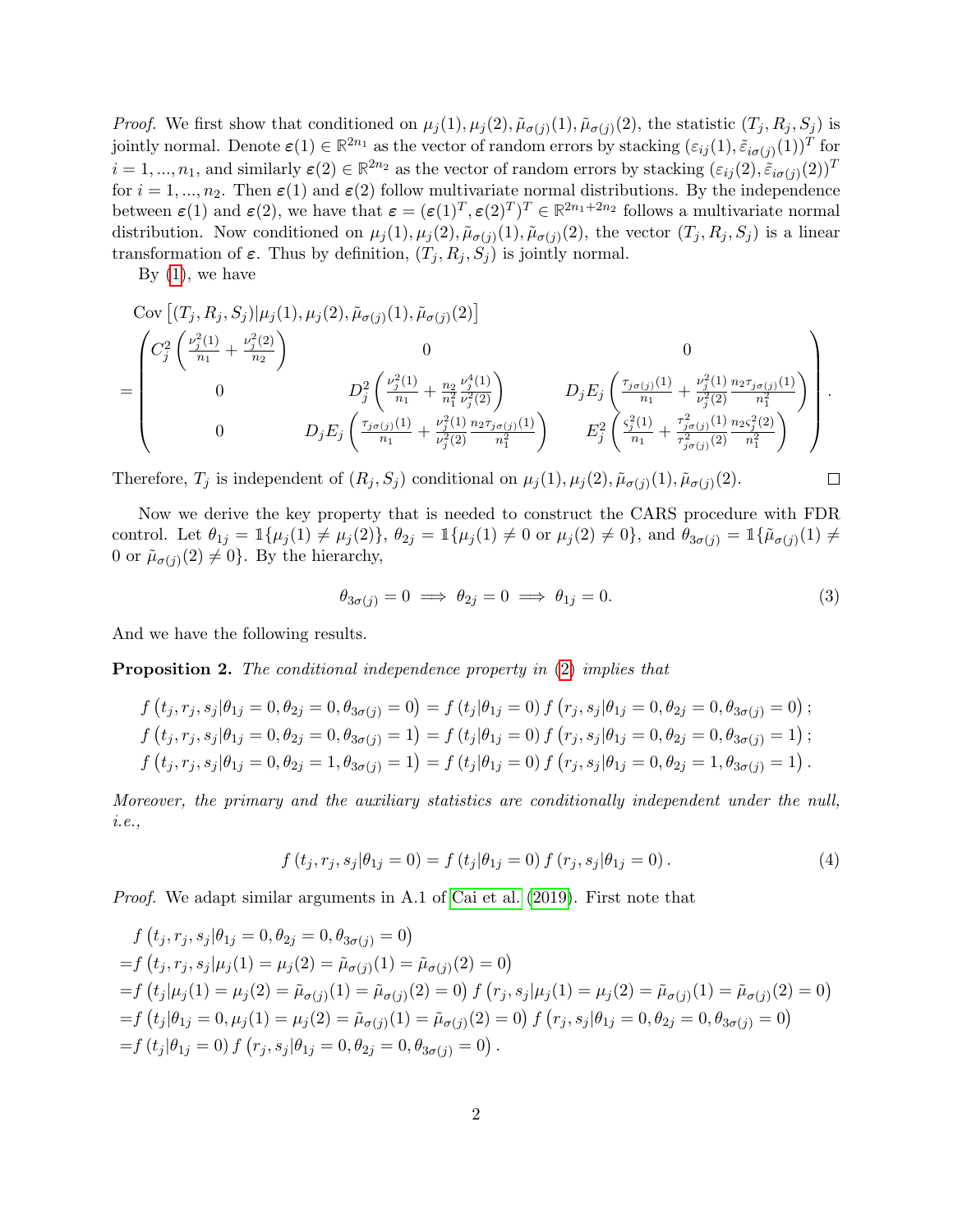We apply [\(3\)](#page-1-0) to get the first equality above, and [\(2\)](#page-0-1) implies the second equality. The last equality holds because given  $\theta_{1j} = 0$ ,  $t_j$  is a linear combination of  $\varepsilon_{ij}(1)$  for  $i = 1, ..., n_1$  and  $\varepsilon_{ij}(2)$  for  $i = 1, ..., n_2$ , which is independent of  $\mu_j(1), \mu_j(2), \tilde{\mu}_{\sigma(j)}(1),$  and  $\tilde{\mu}_{\sigma(j)}(2)$ . Similarly, given  $\theta_{3\sigma(j)} = 0$ ,  $r_j$  and  $s_j$  are linear combinations of  $\varepsilon_{ij}(1)$ ,  $\tilde{\varepsilon}_{i\sigma(j)}(1)$  for  $i = 1, ..., n_1$ , and  $\varepsilon_{ij}(2)$ ,  $\tilde{\varepsilon}_{i\sigma(j)}(2)$  for  $i = 1, ..., n_2$ , which are independent of  $\mu_j(1), \mu_j(2), \tilde{\mu}_{\sigma(j)}(1)$ , and  $\tilde{\mu}_{\sigma(j)}(2)$ .

Denote  $\mathcal{A} = \{(0,0,y,z): |y| + |z| \neq 0\}$ , and F as the distribution function of  $\gamma_j = (\mu_j(1), \mu_j(2), \tilde{\mu}_{\sigma(j)}(1), \tilde{\mu}_{\sigma(j)}(2))$ . Let  $Q_{\mathcal{A}} = \Pr(\gamma_j \in \mathcal{A})$ . Then

$$
f(t_j, r_j, s_j | \theta_{1j} = 0, \theta_{2j} = 0, \theta_{3\sigma(j)} = 1) = f(t_j, r_j, s_j | \gamma \in A)
$$
  
\n
$$
= Q_A^{-1} \int_A f(t_j, r_j, s_j | \gamma_j = a) dF(a)
$$
  
\n
$$
= Q_A^{-1} \int_A f(t_j | \gamma_j = a) f(r_j, s_j | \gamma_j = a) dF(a)
$$
  
\n
$$
= Q_A^{-1} \int_A f(t_j | \gamma_j = a, \theta_{1j} = 0) f(r_j, s_j | \gamma_j = a) dF(a)
$$
  
\n
$$
= f(t_j | \theta_{1j} = 0) Q_A^{-1} \int_A f(r_j, s_j | \gamma_j = a) dF(a)
$$
  
\n
$$
= f(t_j | \theta_{1j} = 0) f(r_j, s_j | \gamma_j \in A)
$$
  
\n
$$
= f(t_j | \theta_{1j} = 0) f(r_j, s_j | \theta_{1j} = 0, \theta_{2j} = 0, \theta_{3\sigma(j)} = 1).
$$

Denote  $\mathcal{B} = \{(x, x, y, z) : x \neq 0, |y| + |z| \neq 0\}$ , and  $Q_{\mathcal{B}} = \text{Pr}(\gamma_j \in \mathcal{B})$ . Then

$$
f(t_j, r_j, s_j | \theta_{1j} = 0, \theta_{2j} = 1, \theta_{3\sigma(j)} = 1) = f(t_j, r_j, s_j | \gamma_j \in \mathcal{B})
$$
  
\n
$$
= Q_B^{-1} \int_{\mathcal{B}} f(t_j, r_j, s_j | \gamma_j = \mathbf{b}) dF(\mathbf{b})
$$
  
\n
$$
= Q_B^{-1} \int_{\mathcal{B}} f(t_j | \gamma_j = \mathbf{b}) f(r_j, s_j | \gamma_j = \mathbf{b}) dF(\mathbf{b})
$$
  
\n
$$
= Q_B^{-1} \int_{\mathcal{B}} f(t_j | \gamma_j = \mathbf{b}, \theta_{1j} = 0) f(r_j, s_j | \gamma_j = \mathbf{b}) dF(\mathbf{b})
$$
  
\n
$$
= f(t_j | \theta_{1j} = 0) Q_B^{-1} \int_{\mathcal{B}} f(r_j, s_j | \gamma_j = \mathbf{b}) dF(\mathbf{b})
$$
  
\n
$$
= f(t_j | \theta_{1j} = 0) f(r_j, s_j | \gamma_j \in \mathcal{B})
$$
  
\n
$$
= f(t_j | \theta_{1j} = 0) f(r_j, s_j | \theta_{1j} = 0, \theta_{2j} = 1, \theta_{3\sigma(j)} = 1).
$$

By the hierarchy [\(3\)](#page-1-0), we have that  $Pr(\theta_{2j} = 1, \theta_{3\sigma(j)} = 0 | \theta_{1j} = 0) = 0$ . Combining these three results, we have

$$
f(t_j, r_j, s_j | \theta_{1j} = 0) = \sum_{(a,b) \in \{0,1\}^2} f(t_j, r_j, s_j | \theta_{1j} = 0, \theta_{2j} = a, \theta_{3\sigma(j)} = b) \Pr(\theta_{2j} = a, \theta_{3\sigma(j)} = b | \theta_{1j} = 0)
$$
  
=  $f(t_j | \theta_{1j} = 0) \left[ f(r_j, s_j | \theta_{1j} = 0, \theta_{2j} = 0, \theta_{3\sigma(j)} = 0) \Pr(\theta_{2j} = 0, \theta_{3\sigma(j)} = 0 | \theta_{1j} = 0) + f(r_j, s_j | \theta_{1j} = 0, \theta_{2j} = 0, \theta_{3\sigma(j)} = 1) \Pr(\theta_{2j} = 0, \theta_{3\sigma(j)} = 1 | \theta_{1j} = 0) + f(r_j, s_j | \theta_{1j} = 0, \theta_{2j} = 1, \theta_{3\sigma(j)} = 1) \Pr(\theta_{2j} = 1, \theta_{3\sigma(j)} = 1 | \theta_{1j} = 0) \right]$   
=  $f(t_j | \theta_{1j} = 0) f(r_j, s_j | \theta_{1j} = 0).$ 

 $\Box$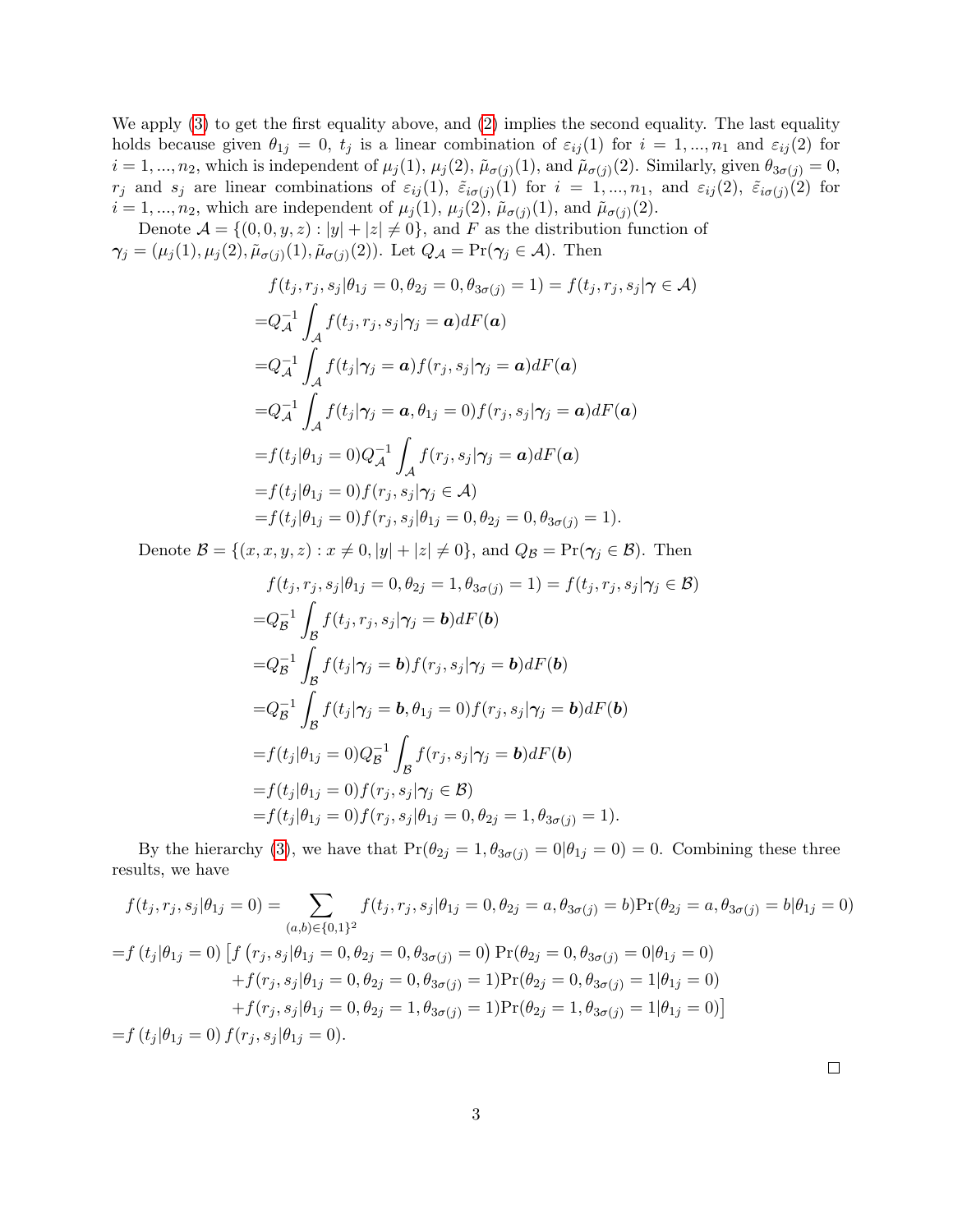So we could simplify the joint distribution of  $(t_j, r_j, s_j)$  as

$$
f(t_j, r_j, s_j) = \sum_{(a,b,c) \in \{0,1\}^3} \pi_{abc} f(t_j, r_j, s_j | \theta_{1j} = a, \theta_{2j} = b, \theta_{3\sigma(j)} = c)
$$
  
\n
$$
= \pi_{000} f(t_j, r_j, s_j | \theta_{1j} = 0, \theta_{2j} = 0, \theta_{3\sigma(j)} = 0)
$$
  
\n
$$
+ \pi_{001} f(t_j, r_j, s_j | \theta_{1j} = 0, \theta_{2j} = 0, \theta_{3\sigma(j)} = 1)
$$
  
\n
$$
+ \pi_{011} f(t_j, r_j, s_j | \theta_{1j} = 0, \theta_{2j} = 1, \theta_{3\sigma(j)} = 1)
$$
  
\n
$$
+ \pi_{111} f(t_j, r_j, s_j | \theta_{1j} = 1, \theta_{2j} = 1, \theta_{3\sigma(j)} = 1)
$$
  
\n
$$
= \pi_{000} f(t_j | \theta_{1j} = 0) f(r_j, s_j | \theta_{2j} = 0, \theta_{3\sigma(j)} = 0)
$$
  
\n
$$
+ \pi_{001} f(t_j | \theta_{1j} = 0) f(r_j, s_j | \theta_{2j} = 0, \theta_{3\sigma(j)} = 1)
$$
  
\n
$$
+ \pi_{011} f(t_j | \theta_{1j} = 0) f(r_j, s_j | \theta_{2j} = 1, \theta_{3\sigma(j)} = 1)
$$
  
\n
$$
+ \pi_{111} f(t_j, r_j, s_j | \theta_{1j} = 1, \theta_{2j} = 1, \theta_{3\sigma(j)} = 1).
$$
  
\n(5)

## 2 Oracle procedure

<span id="page-3-1"></span><span id="page-3-0"></span> $\lambda$ 

Following Section 3 of [Cai et al.](#page-4-0) [\(2019\)](#page-4-0), we define the oracle statistic

$$
T_{OR}^{(j)}(t_j, r_j, s_j) = \Pr(\theta_{1j} = 0 | T_j = t_j, R_j = r_j, S_j = s_j)
$$
  
= 
$$
\frac{\Pr(\theta_{1j} = 0, T_j = t_j, R_j = r_j, S_j = s_j)}{f(t_j, r_j, s_j)}
$$
  
= 
$$
\frac{f(t_j, r_j, s_j | \theta_{1j} = 0) \Pr(\theta_{1j} = 0)}{f(t_j, r_j, s_j)}
$$
  
= 
$$
\frac{f(t_j | \theta_{1j} = 0) f(r_j, s_j | \theta_{1j} = 0) \Pr(\theta_{1j} = 0)}{f(t_j, r_j, s_j)}.
$$
 (6)

The term  $f(t_j | \theta_{1j} = 0)$  is known by the model specification, and the joint distribution  $f(t_j, r_j, s_j)$ can be written as in [\(5\)](#page-3-0). Approximating and estimating the term  $f(r_j, s_j | \theta_{1j} = 0)Pr(\theta_{1j} = 0)$  =:  $q^*(r_j, s_j)$  can be done in a similar manner as discussed in Sections 3.2 and 3.3 of [Cai et al.](#page-4-0) [\(2019\)](#page-4-0).

A careful examination of the proof of Theorem 1 in [Cai et al.](#page-4-0) [\(2019\)](#page-4-0) suggests that Theorem 1 in [Cai et al.](#page-4-0) [\(2019\)](#page-4-0) also holds here, i.e., the testing rule  $\{\mathbb{1}(T_{OR}^{(j)} < \lambda) : 1 \leq j \leq m\}$  has mFDR bounded by  $\lambda$ , and there is no efficiency loss by utilizing the auxiliary statistics.

<span id="page-3-2"></span>Theorem 3 (Theorem 1 in [Cai et al.](#page-4-0) [\(2019\)](#page-4-0)). Consider the oracle statistic [\(6\)](#page-3-1). Then

- (a) For  $0 < \lambda \leq 1$ , let  $Q_{OR}(\lambda)$  be the mFDR level of testing rule  $\left[ \mathbb{1} \left\{ T_{OR}^{(j)}(t_j, r_j, s_j) < \lambda \right\} : 1 \leq j \leq m \right]$ . Then  $Q_{OR}(\lambda) < \lambda$  and  $Q_{OR}(\lambda)$  is non-decreasing in  $\lambda$ .
- (b) Suppose we choose  $\alpha < Q_{OR}(1)$ . Then the oracle threshold  $\lambda_{OR} = \sup{\{\lambda : Q_{OR}(\lambda) \leq \alpha\}}$ exists uniquely and  $Q_{OR}(\lambda_{OR}) = \alpha$ . Furthermore, define the oracle rule

$$
\delta_{OR} = \left\{ \mathbb{1}(T_{OR}^{(j)}(t_j,r_j,s_j) < \lambda_{OR}) : 1 \leq j \leq m \right\}.
$$

Then  $\delta_{OR}$  is optimal in the sense that  $ETP(\delta) \leq ETP(\delta_{OR})$  for any testing rule  $\delta$  based on  $\{T_j, R_j, S_j\}$  such that  $mFDR(\delta) \leq \alpha$ .